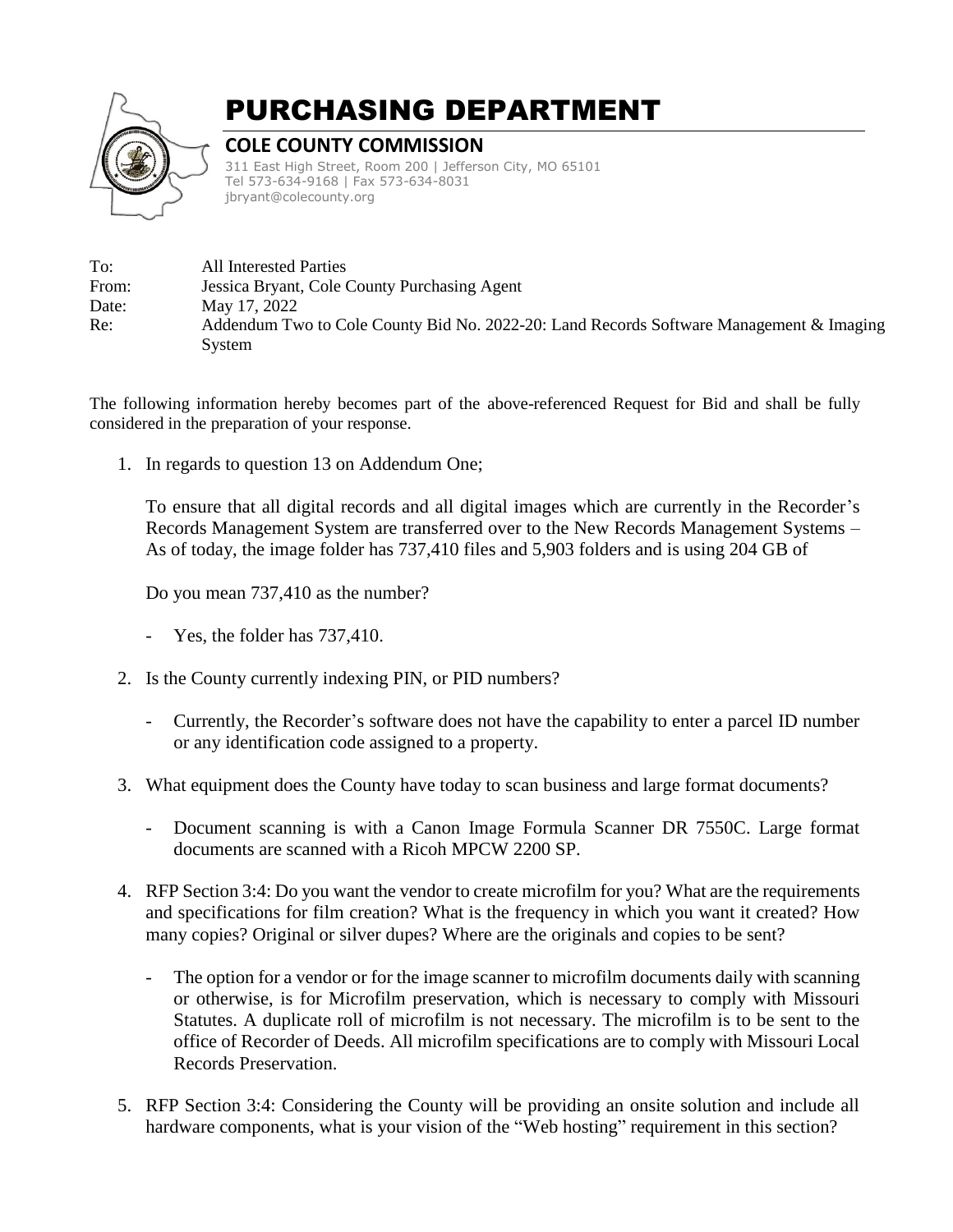- Server Farm Web Site Hosting Support (includes unlimited concurrent users, Virus protection, SQL Server & SSL Certificates Plus Committed Information Rate Access) Cost to be included.
- 6. Do you want to be able to issue Certified and Non-Certified copies of Marriage Licenses? Do you want to automate this process?
	- We would like the option to have the capability to issue Certified and Non-Certified copies of Marriage Licenses. The capability of an automated system would be taken into consideration.
- 7. When does the County's current contract expire?
	- Current Recorder's Annual Software Agreement: September 1, 2021 August 31, 2022.
- 8. The price proposal page does not include cost allocations for Implementation and Professional Services, or onetime costs of software? Does the County want to amortize these costs over the 5 years?
	- Submit the total costs for the first year and the projected maintenance costs after that.
- 9. How many end user licenses are required?
	- We have approximately 25 end users now, but need to expand on that when necessary.
- 10. Would the County consider remote training to reduce costs? How many people will need to be trained? Will the County consider a "Train the Trainer" approach?
	- Remote training is not a consideration. We have 7 staff members and 4 Title Companies with numerous employees to be trained. The vendor is expected to provide in-person training to the Recorder, Recorder's staff, and to the 4 Title Company individuals.
- 11. In Section 3.10, the phase "maintenance and support of IT services" is used as well as the phrase "Maintenance & IT Services" on the pricing page.

What is meant by "IT Services"? Is this just referring to the normal software maintenance (updates) and technical support for software? Or, is there an expectation that the vendor will provide some IT services to the recorder's office.

- Yes, it is referring to the normal "maintenance and support of IT services".
- 12. Where are the data and documents located now? Are they hosted by CIC or are they on a server within the county?
	- Currently, the documents and data are on a server in the Recorder's office within the county.